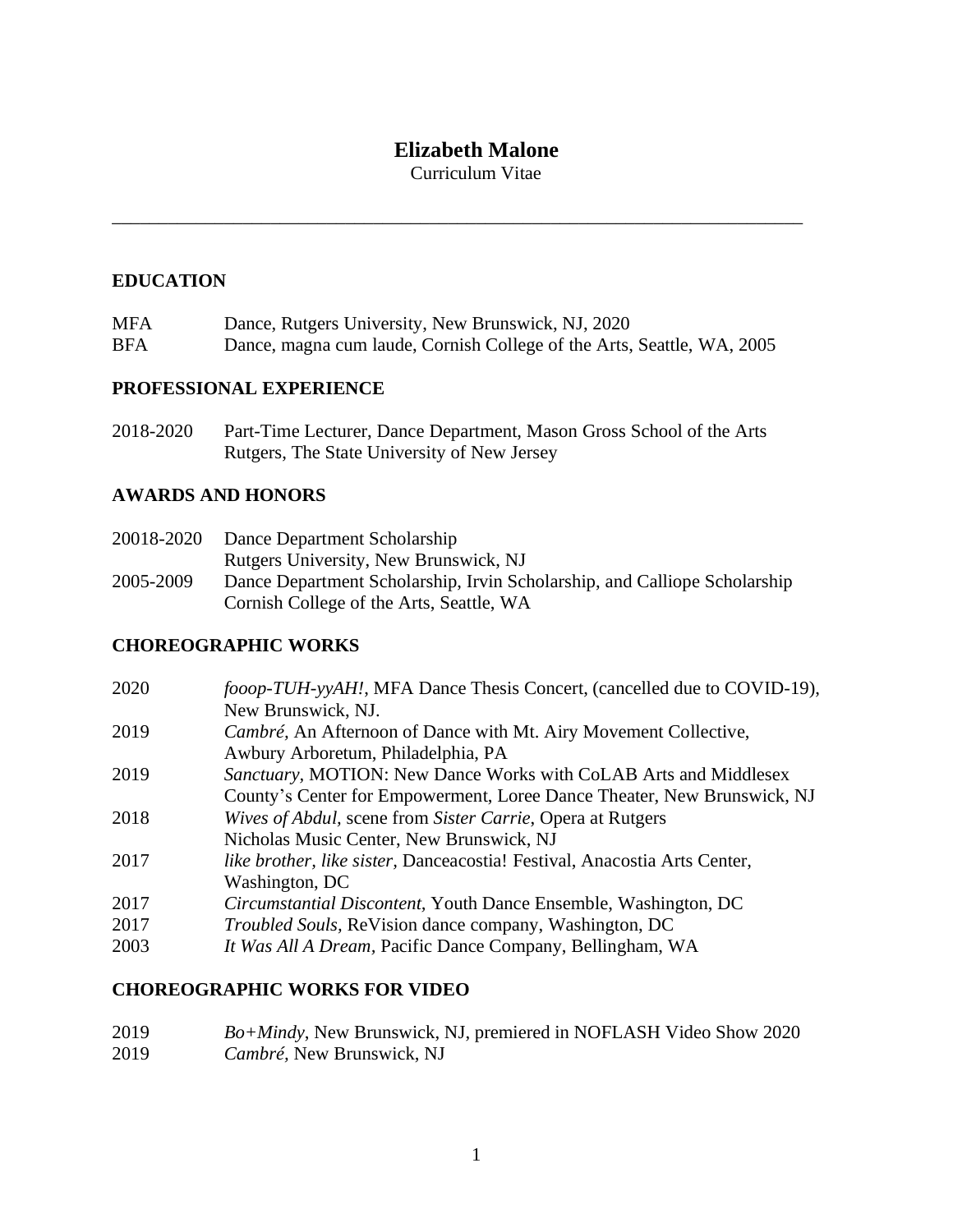# **PERFORMANCE**

| 2021      | The Time Traveler's Lens, performer, choreographed by Merli V. Guerra,<br>Luminarium Dance Company, Princeton Battlefield, Princeton, NJ.                                                                                         |
|-----------|-----------------------------------------------------------------------------------------------------------------------------------------------------------------------------------------------------------------------------------|
| 2019      | Jette, performer, choreographed by Pavel Zuštiak, DancePlus Fall Concert, New<br>Brunswick Performing Arts Center, New Brunswick, NJ.                                                                                             |
| 2019      | En Masse, performer, choreographed by Pavel Zuštiak, La Mama Galleria, New<br>York, NY                                                                                                                                            |
| 2019      | Goyescas, performer, choreographed by Elena Notkina with Hub City Opera,<br>New Brunswick, NJ                                                                                                                                     |
| 2018      | Toi-Moi-Nous!, performer, choreographed by Olivier Tarpaga, DancePlus Fall,<br>Victoria J. Mastrobuono Theater, Rutgers University, New Brunswick, NJ                                                                             |
| 2018      | Newton's Cradle, performer, choreographed by Tiffany Rae Fisher, The National<br>Gallery of Art, Washington, DC                                                                                                                   |
| 2011-2018 | Company member, ReVision dance company, Washington, DC<br>Collaborative Projects: Pretoria State Theater, South Africa<br>Venues: The Kennedy Center and Dance Place, Washington, DC                                              |
| 2013      | Blue Mountain Express, performer, choreographed by Matina Phillips & Eleni<br>Grove, Anacostia Arts Center, Washington, DC                                                                                                        |
| 2013      | The 50's Front, performer, choreographed by Wayles Haynes, Dance Exchange,<br>Dance Place, and Joe's Movement Emporium, Washington, DC                                                                                            |
| 2009-2011 | ARC Dance Company, Seattle, WA<br>Choreography: Marie Chong, Betsy Cooper, Mark Haines,<br>Penny Hutchinson, Wade Madsen, Anna Mansbridge, and Jason Ohlberg<br>Venues: Leo Kreielsheimer and Bagley Wright Theatres, Seattle, WA |
| 2006-2009 | Cornish Dance Theatre, performer, Cornish College of the Arts, Seattle, WA<br>Choreography: Courtney Harris, Patricia Hon, and Olivier Wevers<br>Venue: Broadway Performance Hall, Seattle, WA                                    |
| 2006-2007 | Northwest Ballet Theater, performer, Bellingham, WA<br>Projects: excerpts from Swan Lake and A Midsummer Night's Dream<br>Venue: McIntyre Hall, Mt. Vernon, WA                                                                    |
| 2006      | Cinderella, choreographed by Erin Ceragioli, Tacoma City Ballet, Tacoma, WA<br>Dancer, corps de ballet                                                                                                                            |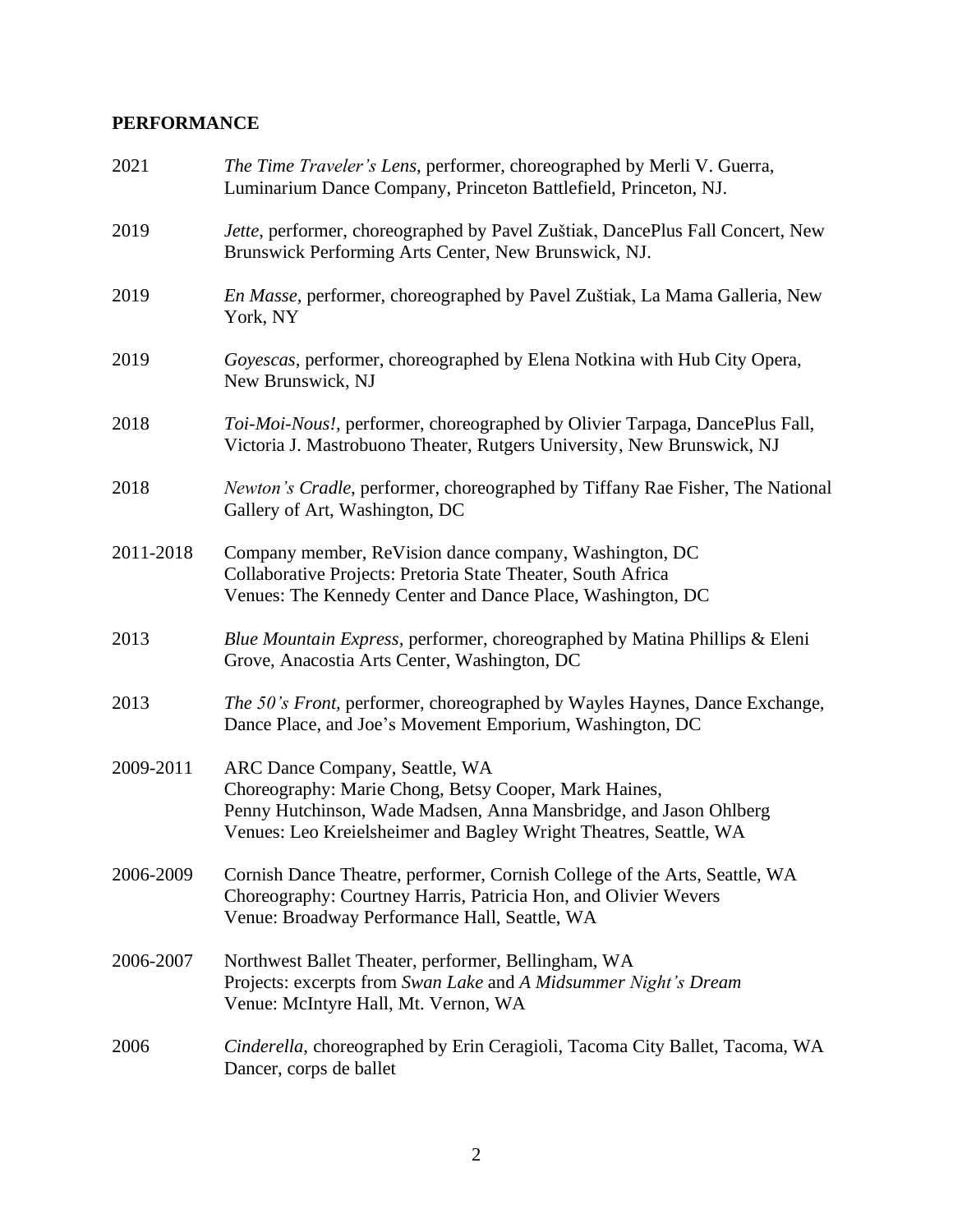## **PERFORMANCE (CONTINUED)**

- 2000 *2001: A Bellingham Odessey*, performer, Mt. Baker Theater, Bellingham, WA Adaptation of *Rich Man's Frugue*, choreographed by Elizabeth Jacobson
- 1995-2005 Pacific Dance Company, performer, Bellingham, WA Projects: adaptations of *The Nutcracker, Peter Pan, Sleeping Beauty, La Boutique Fantasque, La Bayadere,* and *Don Quixote* Venue: Mt. Baker Theater, Bellingham, WA

## **PERFORMANCE - FESTIVALS**

- 2009-2010 *Crown Hill Arts Festival*, performer, ARC Dance Space, Seattle, WA Choreography by Marie Chong, Betsy Cooper, Wade Madsen, and Jason Ohlberg
- 2000 *Holiday Port Festival*, performer, Bellingham Ferry Terminal, Bellingham, WA Excerpts of *The Nutcracker*

## **ARTISTIC DIRECTION/MANAGEMENT EXPERIENCE**

| 2017-2018 | Joy of Motion Dance Center, Co-Director of Youth Dance Ensemble    |
|-----------|--------------------------------------------------------------------|
| 2017      | Joy of Motion Dance Center, Summer Camp Director Washington, DC    |
| 2016-2018 | Rehearsal Assistant, Fela and Garage Sale, ReVision Dance Company, |
|           | Washington, DC                                                     |

#### **COURSE DEVELOPMENT, UNIVERSITY**

2019 Dance Composition, Mason Gross School of the Arts, Rutgers University

#### **COURSES TAUGHT, UNIVERSITY Undergraduate, Dance Department, Mason Gross School of the Arts, Rutgers University**

| 2021 | Dance Appreciation, Guest Lecturer                                                                     |
|------|--------------------------------------------------------------------------------------------------------|
| 2019 | Dance Composition (BA Majors)                                                                          |
| 2019 | Ballet 1 (non-majors)<br>Ballet 2 (BA majors and non-majors)<br>Dance Appreciation Online (non-majors) |
| 2018 | Modern 2 (non-majors)                                                                                  |

#### **Undergraduate, Dance Department, Montgomery College**

2021 Intermediate Modern, Substitute